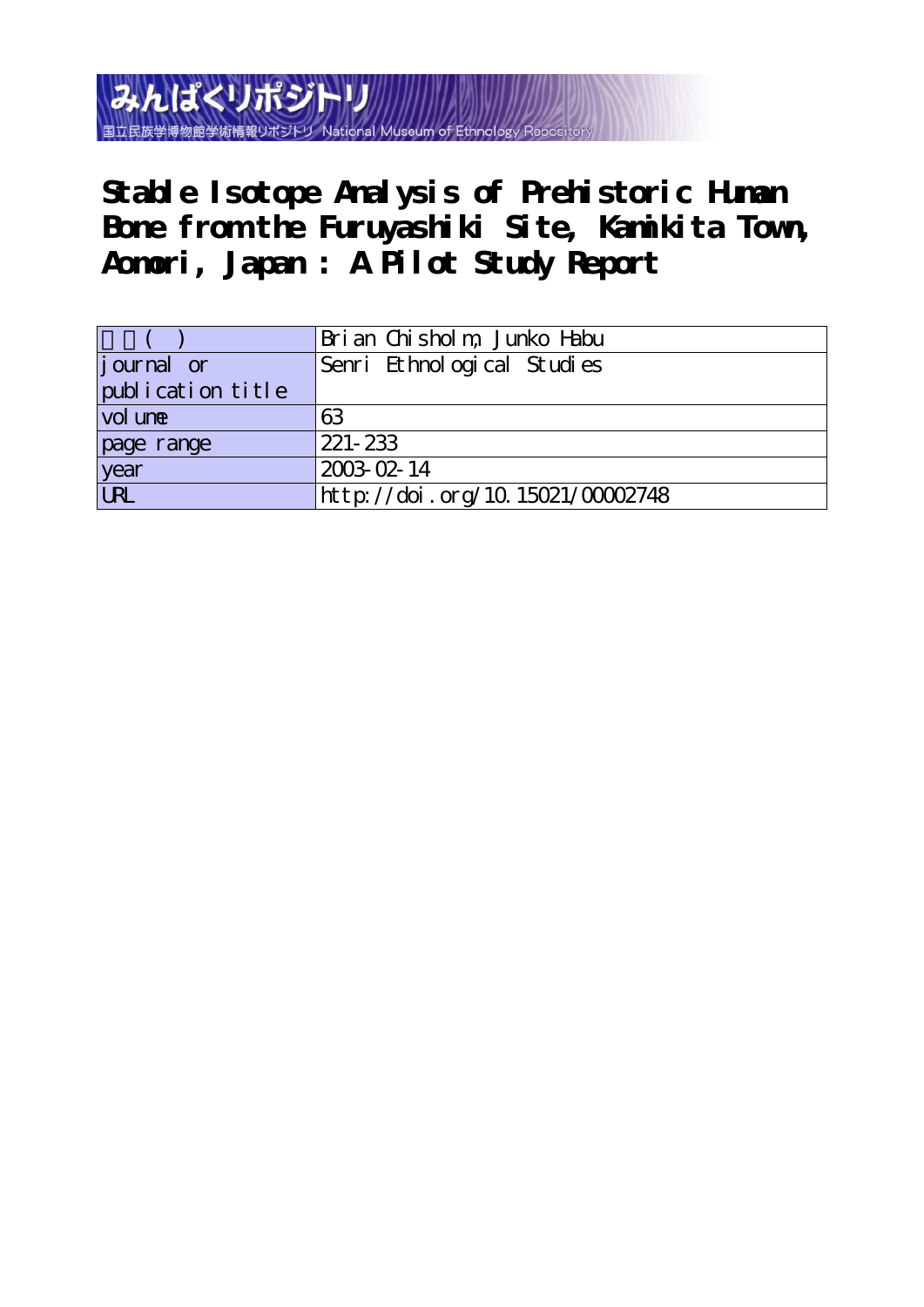SENRI ETHNOLOGICAL STUDIES 63: 221-233 @2003 Hunter-Gatherers of the North Pacific Rim Edited by J. Habu, J.M. Savelle, S. Koyama and H. Hongo

# Stable Isotope Analysis of Prehistoric Human Bone from the Furuyashiki Site, Kamikita Town, Aomori, Japan: A Pilot Study Report

 Brian CHIsHoLM Department of Anthropology and Sociology University of British Columbia Junko HABu Department of Anthropology University of California at Berkeley

A human bone sarnple from an Early Jomon burial recovered at the Furuyashiki site in Kamikita Town, Aomori Prefecture in the northern Tohoku region of Honshu, Japan, was subjected to stable isotopic analysis in a pilot study of the local prehistoric diet. The bone sample was reasonably well preserved. Although it was somewhat mineralized with carbonates, it was possible to extract sufficient collagen for the analysis. The results of the isotopic analysis suggest that  $49 \pm 29$  % of this individual's protein derived from marine food species. This indicates that the individual's marine food intake in terms of protein is likely to have been lower than the average of Hokkaido Jomon people, but higher than that of Jomon people in central Honshu. The implications of this result are discussed in relation to the interpretation of archaeological data from the Sannai Maruyama site, which is also located in northern Tohoku.

## INTRODUCTION

Over the past two decades, stable isotope analysis of carbon and nitrogen of human bone collagen has provided extremely useful information regarding dietary patterns of prehistoric Jomon people on the Japanese Islands [e.g., CHISHOLM et al. 1992; MINAGAWA and AKAZAWA 1992]. Results ofthese analyses indicate strong sirnilarities between skeleta1 remains excavated from Jomon sites in Hokkaido (the northernmost island among the four large islands of Japan; Figure 12.1) and those of historic Ainu in Hokkaido and Sakhalin: both groups of people were heavily reliant on marine food in terms of their protein intake. On the other hand, samples from Jomon sites in the central part of Honshu (the largest island of Japan) indicate that the primary food source for central Honshu Jomon was terrestrial food, including both  $C_3$  plant and meat. These include samples from the Kanto, Chubu and southern Tohoku regions. It is particularly interesting to note that bone samples not only from inland sites but also from coastal shellmiddens, such as Sanganji in Fukushima Prefecture and Kosaku in Chiba Prefecture, show patterns of relatively low dependence on marine food [e.g., MINAGAWA and AKAZAWA 1992]. These results led to questions about the traditional interpretation of coastal Jomon people being primarily littoral foragers.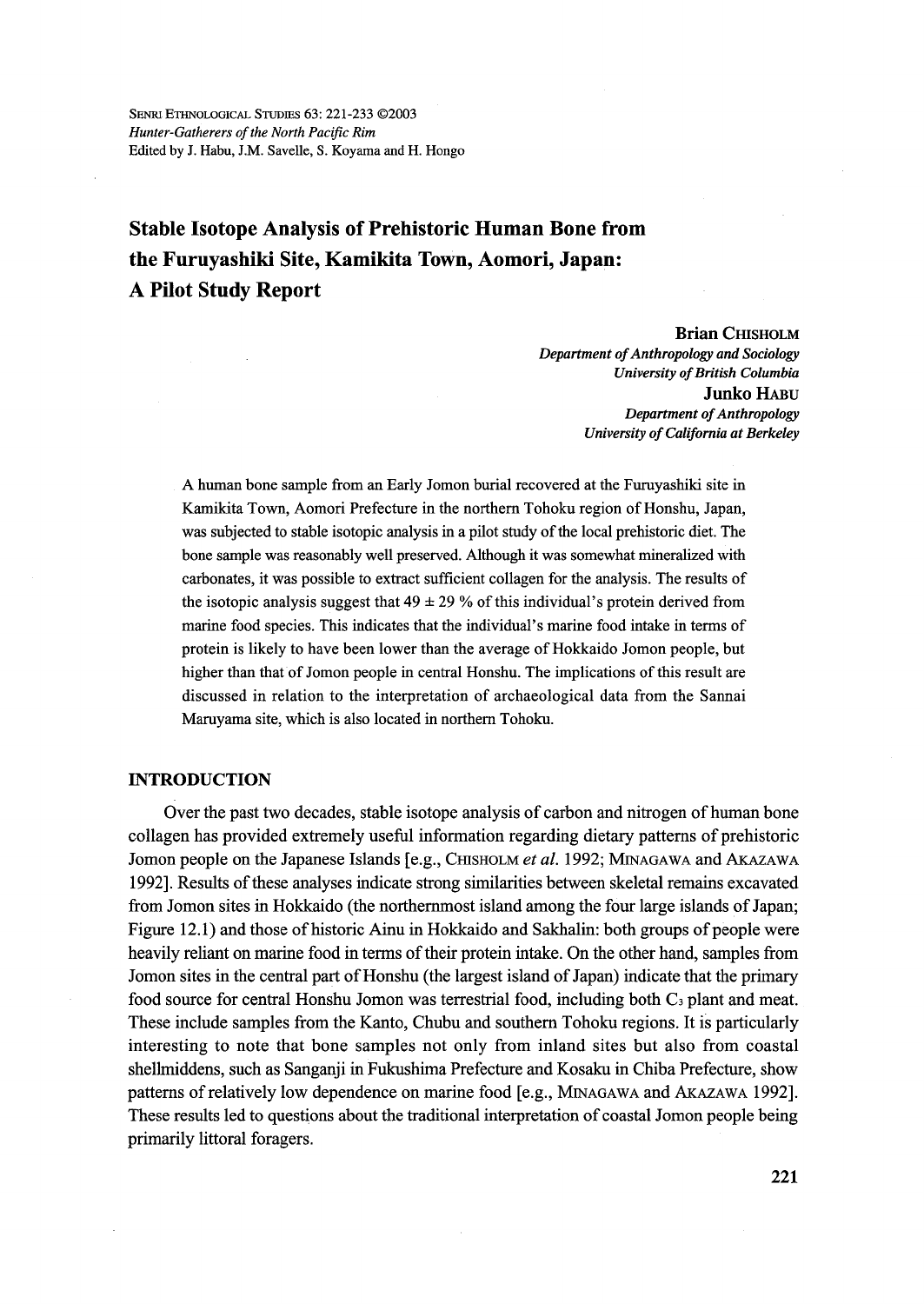

Figure 12.1 Map of Japan showing the regions and sites discussed in this study  $\star$  indicates the approximate location of the Furuyashiki site).

Between Hokkaido and central Honshu, the northern part of the Tohoku region (the northernmost region of Honshu Island; see Figure 12.1) is an area in which virtually no stable isotope analysis of Jomon skeletal remains have been conducted. ln this area, many 1arge Jomon settlements have been reported, among which is the Early to Middle Jomon Sannai Maruyama site (for an overview of Jomon archaeology in this region, see the Okada paper in this volume). The common presence of shellmiddens associated with both marine fish and terrestrial mammal bones [e.g., HACHINOHE CITY MUSEUM 1988], as well as ample evidence of nut storage [e.g., WATANABE 1976], suggest that the Jomon people in this region exploited a variety of food resources. However, because very few quantitative studies of faunal and floral remains have been reported (with a few exceptions such as the work by D'ANDREA 1995), and because systematic regional settlement pattern analyses have yet to be conducted, we know relatively little about the subsistence base and resulting settlement systems of the Jomon people in this region. In this regard, stable isotope analysis of samples can shed new light on Jomon diet, subsistence and settlement systems in this region.

As a first step to approach this issue, we took the opportunity to analyze an Early Jomon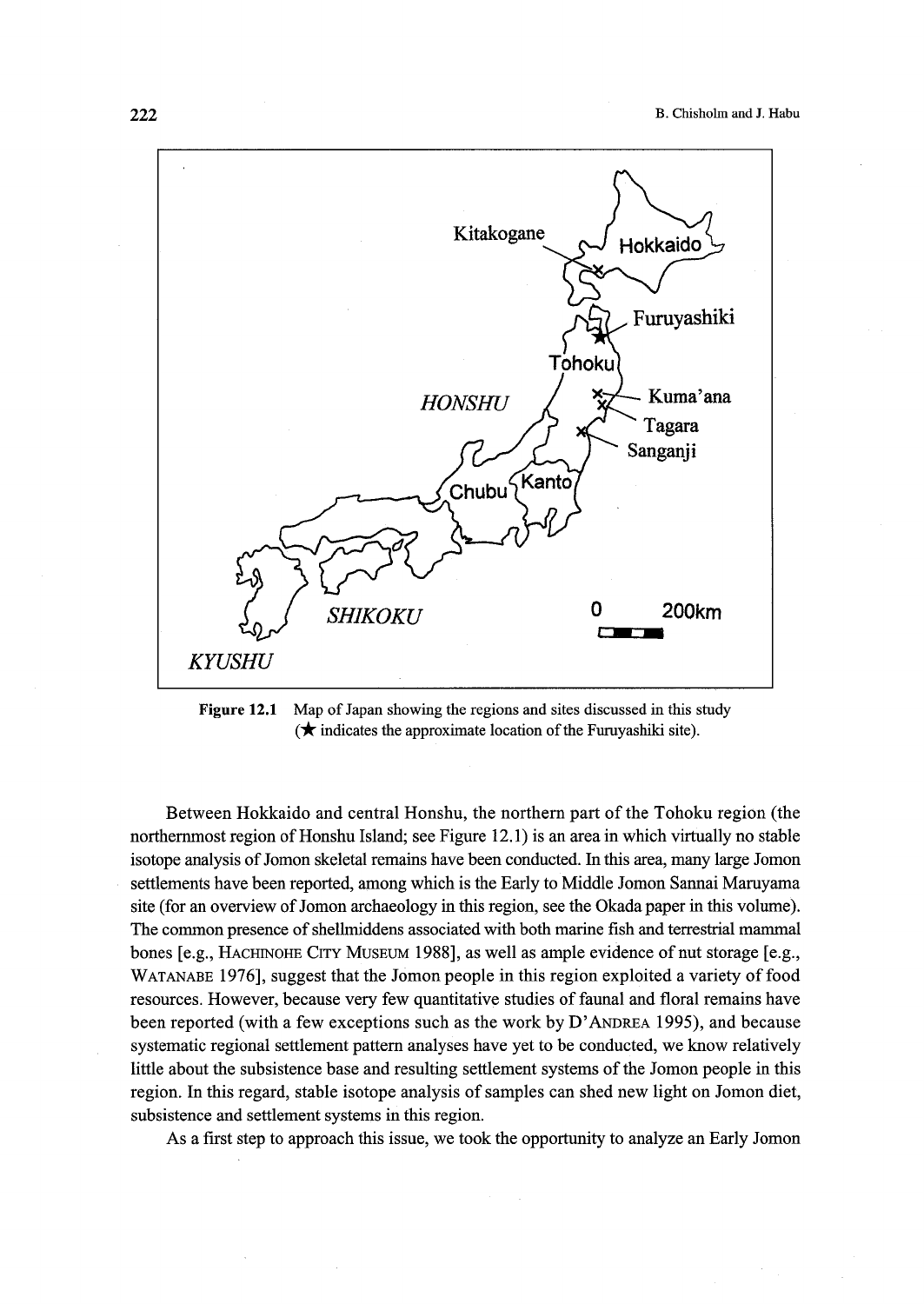skeletal sample from the Furuyashiki site in Kamikita Town, Aomori Prefecture. The following is the report of this pilot study.

## THE FURUYASHIKI SITE AND THE BONE SAMPLE

 The Fumyashiki site is located in Kamikita Town, Kamikita County, Aomori Prefecture. Geographically, the site is on a river terrace ofthe Nakatsu River, a small river that flows into Ane-numa, a small lake located south of the Ogawara Lake. The site is approximately 34-36 meters above sea level, and is associated with Early to Late Jomon features and artifacts, including a Middle Jomon shellmidden. The location of the site is shown in Figure 12.2.



Figure 12.2 Map of Aomori Prefecture showing the location of the Furuyashiki site (solid star), the Sannai Maruyama site (solid square), and other Jomon sites associated with shellmiddens or shell layers (small, solid circles) (modified from HACHINOHE CITY MUSEUM 1988).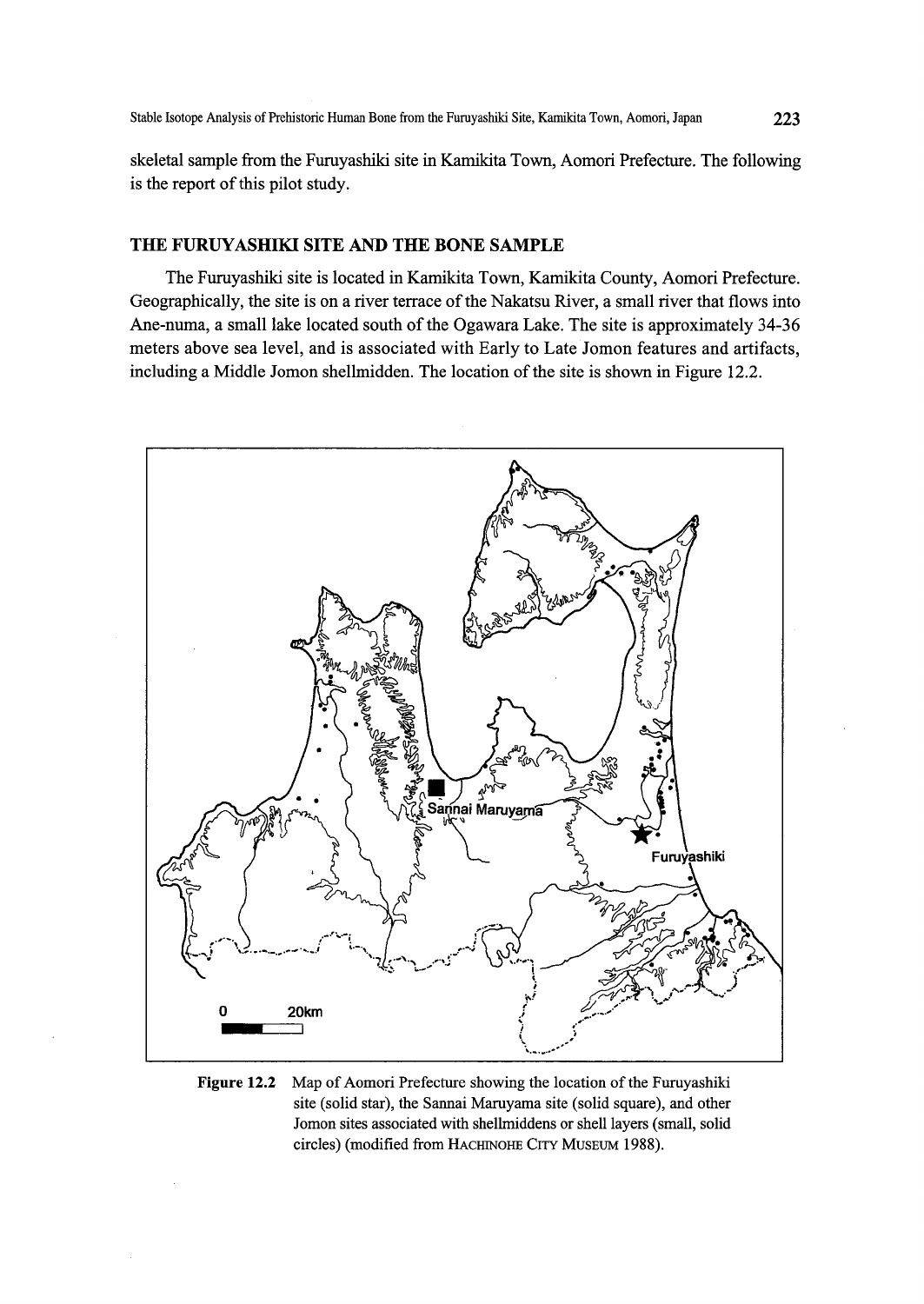The human skeletal remains examined in this study were excavated from a flask-shaped burial pit (Feature No. 2) dated to the Lower-Ento-d phase ofthe Early Jomon period. The excavation was conducted by the Board of Education of Kamikita Town [1983, 1986]. According to the excavation report [BOARD OF EDUCATION OF KAMIKITA TOWN 1986], the depth ofthe pit was 1.4 meters, and the floor area measured 1.8 meters in diameter. The skeletal remains were those of an adult female, whose estimated age was approximately 20 years old [MORIMOTO 1986]. The floor of the pit was covered by a layer of shells, on which the body of the deceased was placed. Two deep jars (Lower-Ento-d style) were placed over the body. A stone tablet (ritual object) and a polished stone axe were also recovered within the pit. The top part of the pit was covered by scallop shells [MORIMOTO 1986].

 A bone fragment from this individual was provided for stable isotopic analysis by courtesy of the Board of Education of Kamikita Town. The preservation of the bone sample was reasonably good. Although it was somewhat mineralized with carbonates, it contained sufficient collagen for the analysis.

#### ANALYSIS

#### Dietary Inferences from Stable Isotopic Analysis

The analysis of the stable isotopes of carbon and nitrogen from human bone collagen has provided useful information about the relative importance of marine versus terrestrial food alternative groups as protein sources in local prehistoric diets [e.g., CHIsHoLM et al. 1982, 1983, 1992; HAYDEN et al. 1987; KOIKE and CHISHOLM 1988; MINAGAWA and AKAZAWA 1992; ROKSANDIC et al. 1988; SCHOENINGER and DENIRO 1984; SCHOENINGER et al. 1983; SEALY and vAN DER MERwE 1985, 1986; TAuBER 1981; WALKER and DENiRo 1986]. The technique is relatively well known by now, so only a few important details are mentioned here.

Analytical results are expressed, as del values, in parts per mil (%o), as follows:

 $\delta$  (%) = {[R sample / R standard] - 1 } x 1000 where

 $R = (^{13}C/^{12}C)$  or  $(^{15}N/^{14}N)$ .

The carbon standard is the internationally used PDB standard, the nitrogen standard is  $N_2$  in air.

Samples are cleaned and contaminant carbon is removed before analysis [CHISHOLM 1989; CHISHOLM et al. 1992]. Samples are combusted and the resulting gases are analyzed in an isotope ratio mass spectrometer, in this case in the Department of Earth Sciences at the University of British Columbia. The precision of analyses for this instrument is  $\pm 0.1\%$  or better for  $CO<sub>2</sub>$ , and  $\pm 0.2\%$  or better for N<sub>2</sub>. Instrumental error therefore does not contribute noticeably to uncertainties in the results.

#### Carbon

We know, from numerous studies, that different major plant groups (Calvin-Benson or  $C_3$ )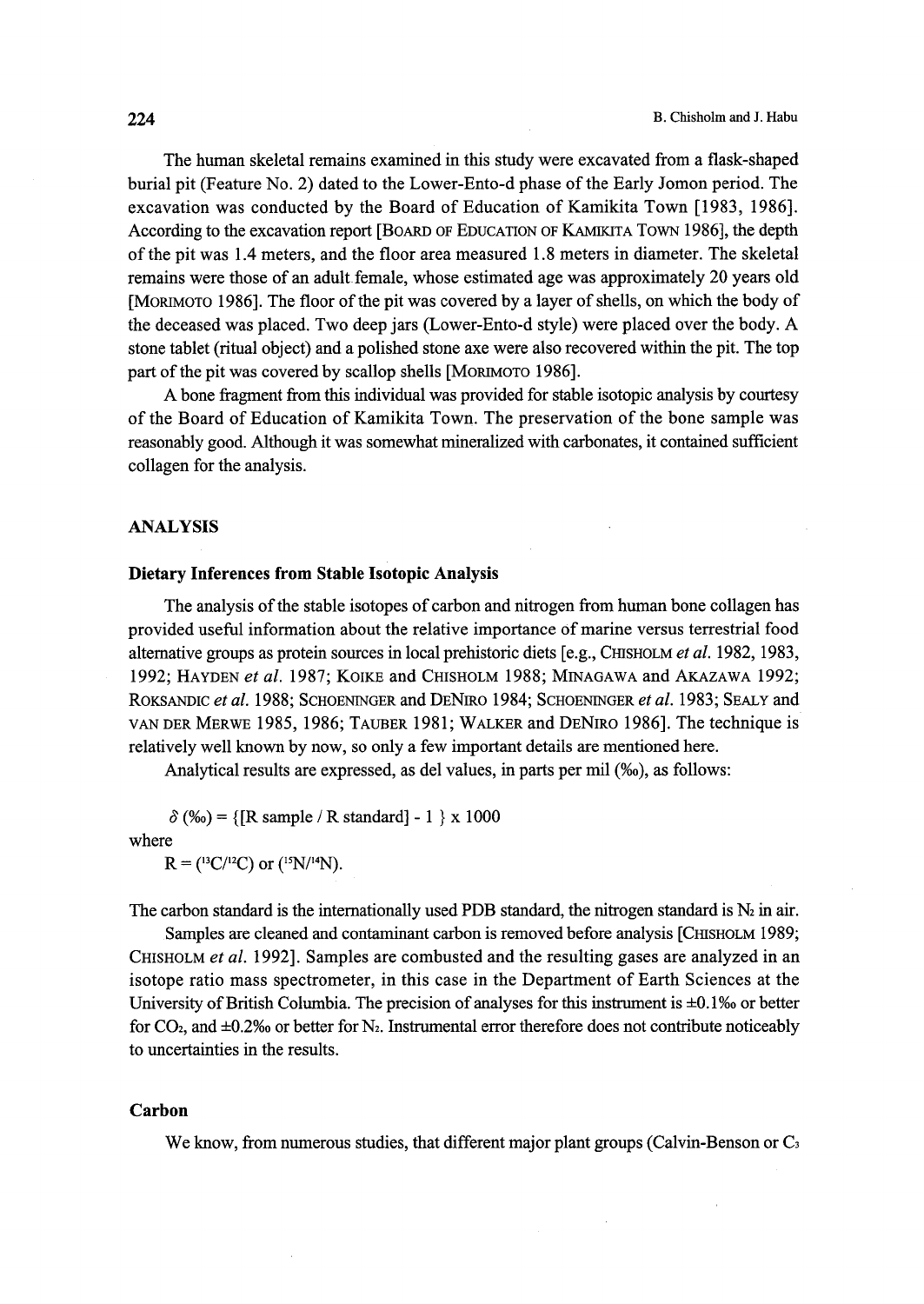photosynthetic pathway plants, C<sub>4</sub> or Hatch-Slack plants, Crassulacean Acid Metabolism [CAM] plants, and marine plants) fbllow chemically different pathways, characterized by different isotope ratios [e.g., SMITH and EPSTEIN 1971; VOGEL 1978; O'LEARY 1981; VAN DER MERWE 1982]. The  $C_3$  group includes flowering plants, trees and shrubs, and most temperate zone grasses. The majority of C4 species are xeric environment grasses, including maize, some mi11ets, some sorghums, cane sugar, some amaranths and some chenopods. Some millets and barnyard grasses occur in Japan and could be a minor factor in isotopic analysis, particularly if Iocal herbivores were eating them in quantity and thus introducing them to the food chain. The Crassulacean Acid Metabolism (CAM) plants are succulents, such as pineapple and various cacti, and have values that usually reflect the environment in which they are growing. Luckily for diet analysis the CAM plants are not very common in the diet of herbivores or humans, nor are they common in northern Japan. In most cases isotopic analyses in Japan will address relative proportions of marine versus  $C_3$  terrestrial contributions to human diet.

 We also know that when both terrestrial and marine animals eat, their metabolisms recombine food-derived chemicals, producing differences of about 1%o in isotope ratios between trophic levels for similar tissues, particularly muscle tissue [BENDER *et al.* 1981; DENIRO and EpsTEiN 1978; McCoNNAuGHEy and McRoy 1979; ScHoENiNGER 1985]. Consequently, the values for meat are only slightly displaced from those of the foods that the animals eat, which allows us to combine values for meat and plants from the same food chains to obtain averages for alternative groups of human food.

 There also is a difference between the diet and extracted bone protein or collagen of the consumers of approximately  $4.5\pm0.5\%$  for lipid / fat free samples as used here [e.g., CHISHOLM 1986; KOIKE and CHISHOLM 1988] to approximately 5‰ for samples with the lipids left in [VAN DER MERwE 1982; vAN DER MERwE and VoGEL 1978]. This allows us to reconstmct the isotope ratio for their *average* diet. This average diet value may then be compared to, and interpolated between, the average values for the diet alternatives available, for example, of  $C_3$  plants or marine food species, in order to estimate the relative proportion of each alternative, as a *protein* source, in that consumer's diet [AMBROSE and NORR 1993; CHISHOLM 1986, 1989]. This procedure works only if variation in diet species values is small.

## Nitrogen

Nitrogen is also metabolized and recombined by the body, reflecting the food source that provided it. For nitrogen, the increment between diet and consumer collagen is not quite as well understood, but seems to be approximately 4 to 5‰. What is particularly useful about nitrogen values is that the inter-trophic level difference between similar tissues is approximately 3 to 4%o [AMBRosE 1986; MiNAGAwA and WADA 1984; ScHoENiNGER and DENiRo 1984; ScHwARcz 1991], which provides better discrimination of trophic levels than does carbon. As Ambrose [1986] and others have observed, marine plants have  $\delta^{15}N$  values approximately 4‰ higher than terrestrial ones. Species from the equivalent trophic levels in marine and terrestrial food chains maintain this difference. The isotopic values for both carbon and nitrogen isotopes in food species groups are summarized in Figure 12.3.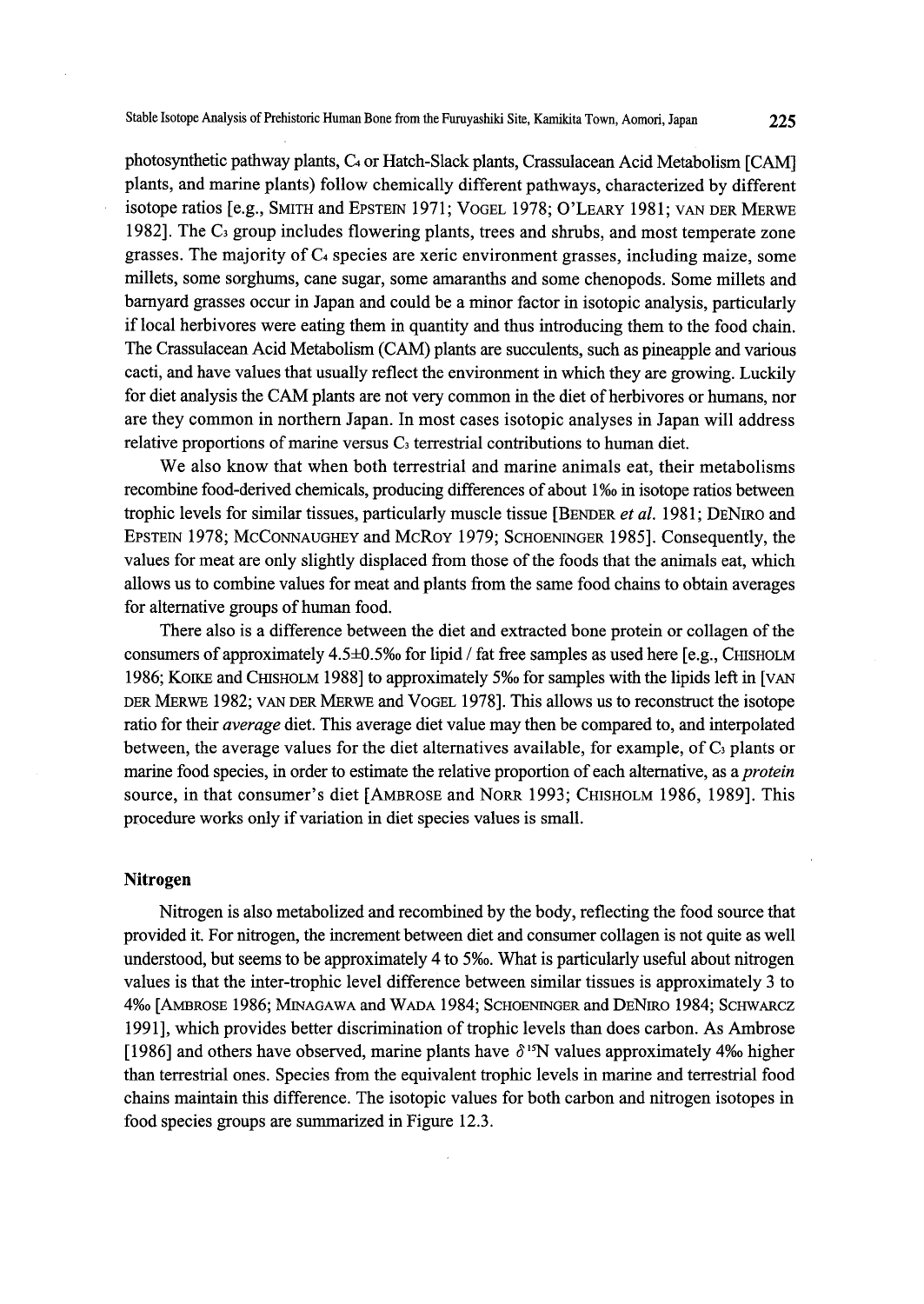

Figure 12.3 Approximate distribution of various potential food groups according to carbon versus nitrogen values, showing the Furuyashiki individual's reconstructed diet results as well as the Kitakogane and Sanganji reconstructed diet averages [after AMBROSE 1986; CHISHOLM et al. 1992; KOIKE and CHISHOLM 1988; MINAGAWA and AKAZAWA 1992]. Kuma'ana and Tagara results are not plotted due to lack of nitrogen results.

#### Sources of Variation that must be Considered

There are a number of potential sources of variation inherent in the dietary alternative species that may affect the results of isotopic studies of diet. For example, in the terrestrial environment, geographic and seasonal variations in the proportions of  $C_3$  and  $C_4$  grass species [TEERI and STOWE 1976; TIESZEN et al. 1979] could affect grazing herbivores. However, this is not likely a major problem in Japan, since there are few  $C_4$  species present. Marine species, such as anadromous fish and sea mammals, will reflect the average values of the water reservoirs through which they pass. Fontugne and Duplessy [1981], Sackett et al. [1965] and Wong and Sackett [1978] have observed a relationship between water temperature and  $\delta^{13}C$ values for marine plankton. Seasonal upwelling of colder water along coastal zones will affect local temperatures and may introduce isotopically different carbon than that of local surface waters. Cold versus warm marine currents would also affect the values for marine species. Further, terrestrial runoff of biogenic carbon, particularly in intertidal and estuarine species, may influence isotopic carbon in marine species, particularly in areas like Tokyo Bay [HAiNEs and MoNTAGuE 1979; RAu et al. 1981].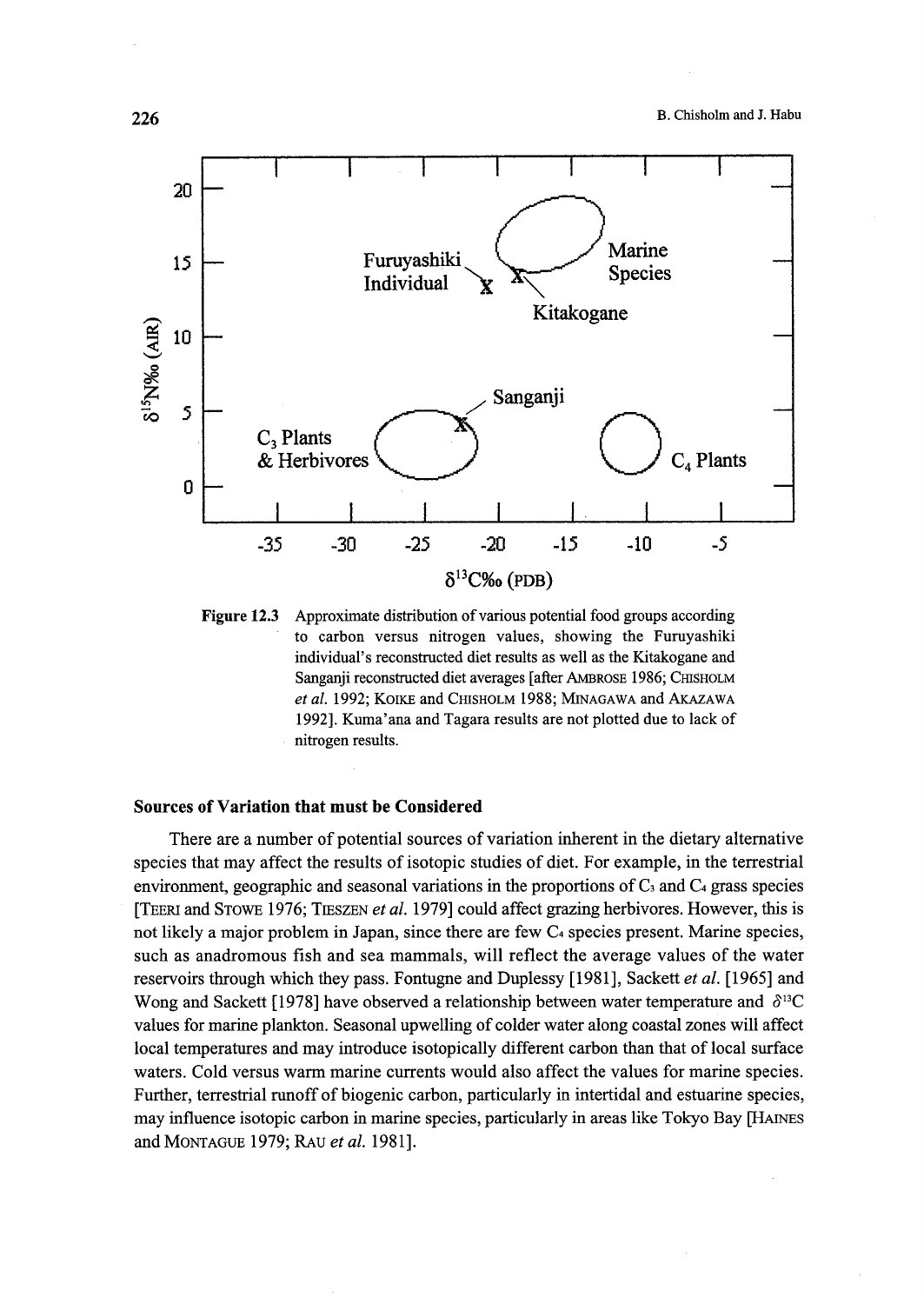In view of these potential sources of variation, the first step of any complete palaeodiet study must be the determination of *local* values for the archaeologically indicated dietary alternatives. In the vicinity of the Furuyashiki site, there are no extant data that allow determination of local marine or terrestrial diet averages. However, reported values for elsewhere in Japan [CHISHOLM et al. 1992; KOIKE and CHISHOLM 1988; MINAGAWA and AKAzAwA 1992] (see Figure 12.3) can still be used as approximate indicators ofthe food groups and trophic levels exploited by the human consumers examined here. It is important to note that for the limited number of measured Japanese samples, the marine diet species variation is great, thereby severely limiting the precision of estimates of the relative proportions of marine versus terrestrial protein in the local human diet.

#### Isotope Results and Discussion

#### Food Values

Carbon isotope ratios for Japanese food species have been presented and discussed elsewhere [CHISHOLM et al. 1992, KOIKE and CHISHOLM 1988]. Those results indicate that there are only minor variations between Japan and other regions in plant species values. The differences elsewhere are approximately 14‰ between C<sub>3</sub> (average = -25.0 ±1.38‰) and C<sub>4</sub> plant species (average = -11.1  $\pm$ 0.4‰), and about 8 to 9‰ between the C<sub>3</sub> terrestrial and marine (average  $= -16.3 \pm 2.06\%$ ) food alternatives. The differences between major food groups are similar in Japan. This permits the type of analysis we are reporting here. One problem is that the presence of both cold and warm ocean currents off the coast of Japan affects the isotope values for the marine species measured in Japan. This will affect the precision of diet reconstructions, at least until we have a more extensive data base on food species than we do at present.

With a few exceptions, the values for herbivores in Japan are similar to those of the  $C_3$ plant species that they seem to be eating. This means that the herbivores and  $C_3$  plants may be grouped as one diet alternative, which can be compared to the C4 plants and marine species alternatives (Figure 12.3). One important point that simplifies our analysis is that human  $C_4$ intake is not likely very high. This low  $C_4$  presence has been discussed by Minagawa and Akazawa [1992] and by Chisholm et al. [1992]. This means that the comparison that we make here is essentially between the  $C_3$  plant/herbivore group and the marine species. To calculate the relative proportions ofeach group in a consumer's diet, we determine the value for that consumer's average diet (measured carbon value + increment between diet and consumer's collagen; see above) and then interpolate it between the values for the two food group averages.

 Because ofthe large standard deviations on the Japanese marine food group averages, the maximum uncertainty of proportion estimates is calculated by combining the uncertainties on the marine and terrestrial food averages and on the individual's reconstmcted diet, in quadrature, i.e., taking the square root of the sum of the squares of the uncertainties. This gives a result of 2.49, which is  $2.49/8.7 \times 100 = 29\%$  of the interval between the two food alternatives. This uncertainty results from the wide variation in values of the food species used in this preliminary study and is not unusual for an individual or individuals being compared with general food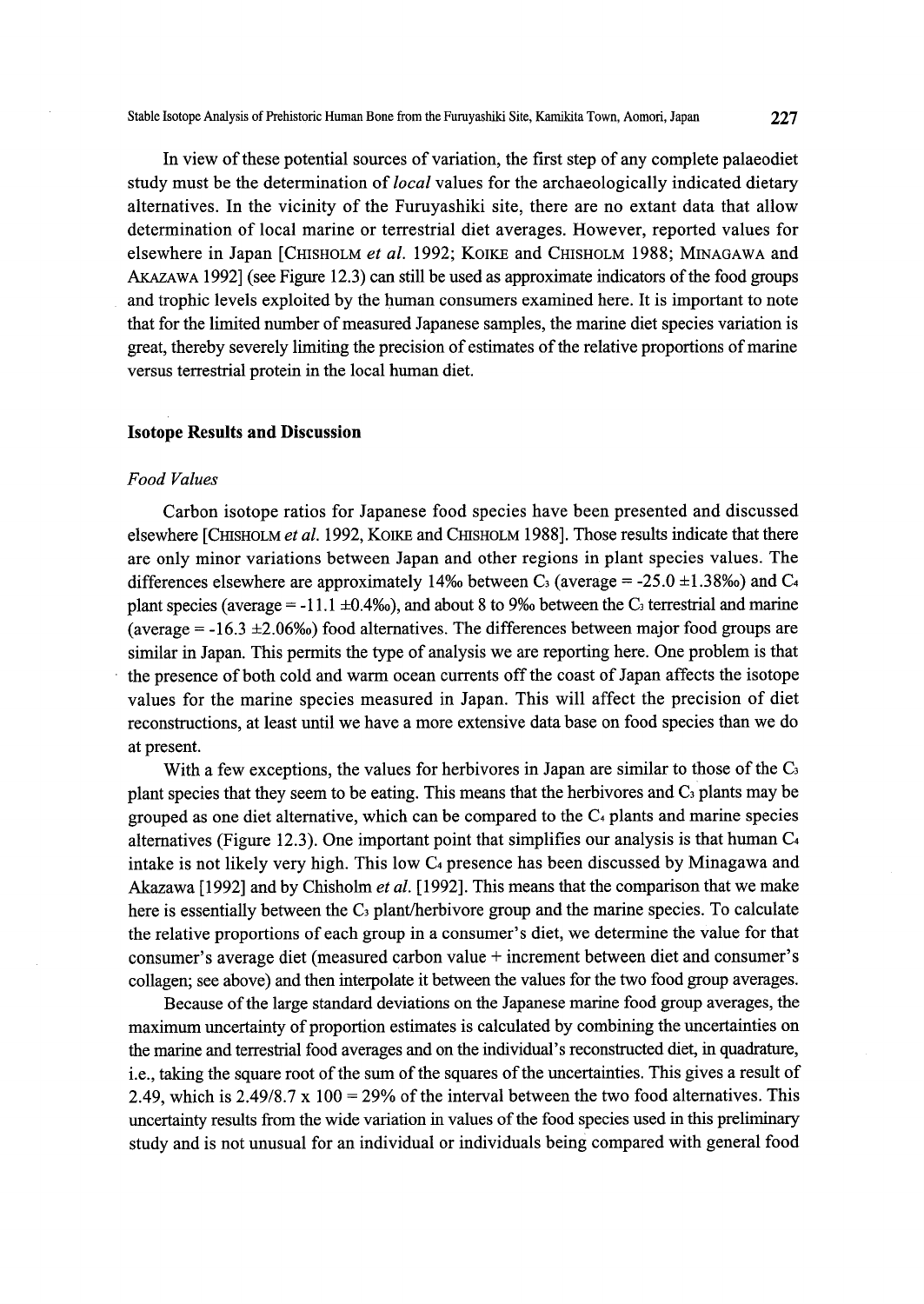species data. It will be reduced significantly by obtaining analyses of larger numbers of local samples of food species if and when they become available.

 This high overall uncertainty will apply to all diet reconstructions using Japanese samples. However, it will not interfere with comparisons of data sets from different sites and times; it will only restrict our ability to determine the exact proportions in which the different foods were present in individual's diets. To minimize this uncertainty in future studies, we will need more data on local food species for each study area.

#### Human Results

 In this pilot study, one sample was prepared and analyzed. As noted above, the sample came from an Early Jomon burial at the Furuyashiki site in Kamikita Town, Aomori Prefecture. The sample gave a low yield of extracted collagen, of about O.9 percent. However, the appearance was similar to other good collagen extracts obtained from similar samples from Japan. The C:N value was 3.2 (weight) which agrees with the safe range of DeNiro [1985] and Schoeninger et al. [1989]. Thus, there is no evidence for contamination in the sample.

The analytical values for this individual are:  $\delta^{13}C = -16.2\%$  and  $\delta^{15}N = 17.8\%$ . Correcting them for the increment between this consumer's collagen and average diet gives values of  $\delta^{13}C =$ -20.7%,  $\delta^{15}N = 13.4\%$ . These are plotted in Figure 12.3. The results for the Furuyashiki individual fall near a line connecting the terrestrial  $C_3$  diet groups values with the marine food values. This indicates that there was little or no C4 plant input in the diet.

For Japan the interval between the carbon values for the marine food  $[-16.3\%]$  and  $C_3$ terrestrial fbod [-25.0%o] alternatives is 8.7%o, and the individual's reconstmcted diet value of -20.7% is removed from the C<sub>3</sub> alternative by 4.3% 4.3 / 8.7 x 100 = 49%, so the protein in the diet is in the proportions of 49% marine and 51% terrestrial. The result is rounded to approximately 50% marine foods for its dietary protein, with the other 50% obtained from terrestrial sources.

 The nitrogen results support the approximately 50:50 marine-terrestrial proportion estimate. However, the nitrogen data for food species are sparse and thus cannot provide exact proportion estimates.

While the results for this individual do fall close to a line connecting the  $C_3$  and marine food species values, they are displaced slightly from the line. This displacement could result from a higher nitrogen value than for people whose results fell on the line. Eating foods from a higher trophic level could cause this difference. In the case of marine food alternatives it would suggest that the consumer(s) ate more fish or marine mammals than shellfish. In the case ofterrestrial food alternatives it would suggest that the consumer(s) ate more terrestrial meat than  $C_3$  plants.

### Comparisons with samples from other Jomon sites

The results for, and hence the diet of, this individual differ somewhat from those of individuals from other sites in the southern Tohoku region and Hokkaido, including Tagara (Iwate Prefecture) [AssoclATIoN FoR THE PREsERvATIoN oF CuLTuRAL PRopERTIEs IN MIyAGI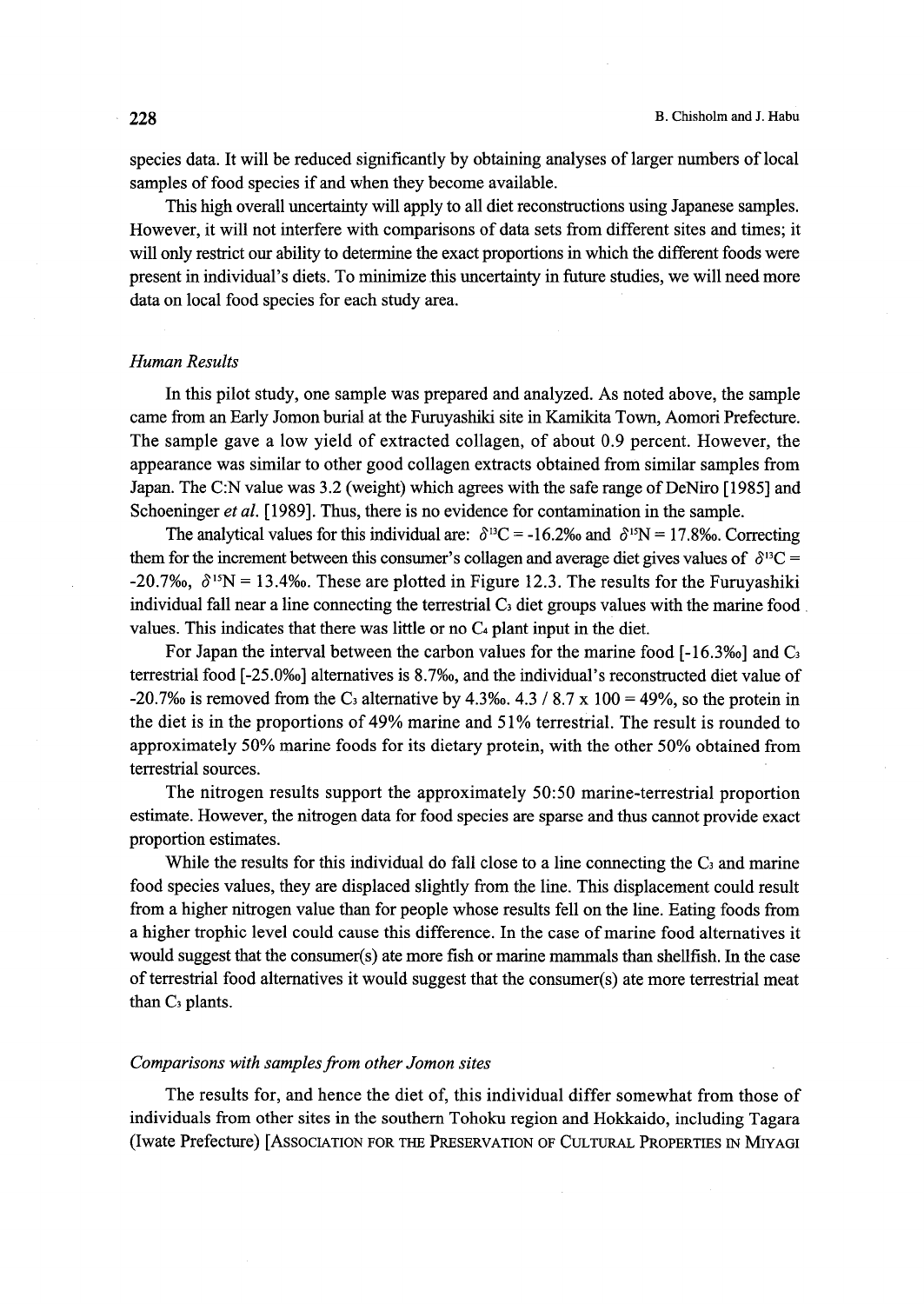PREFEcTuRE 1986] and Kuma'ana (Miyagi Prefecture) [IwATE PREFEcTuRAL MusEuM 1979] measured by Chisholm and Koike [1999], and Sanganji (Fukushima Prefecture) and Kitakogane (Hokkaido) measured by Minagawa and Akazawa  $[1992]$  (Table 12.1; for locations of these sites, see Figure 12.1). This individual seems to have had a slightly higher marine intake than people from Sangaaji, which is located approximately 300 kilometers south. The Furuyashiki results indicate a lower marine intake than for people from Hokkaido and Sakhalin, in fact the carbon value is virtually the same as the results from Tagara, a site not fat from Sendai City in southern Tohoku.

Table 12.1 Comparison of results for Tohoku and Hokkaido sites (data from this study, CHISHOLM and KOIKE [1999], and MINAGAWA and AKAZAWA [1992]).

| <b>Site</b>        | $\delta$ 13C     | $\delta$ 15N   | $n =$ |
|--------------------|------------------|----------------|-------|
| Sanganji           | $-18.3 \pm 0.6$  | $8.6 \pm 0.9$  | 13    |
| Kuma'ana           | $-19.3 \pm 0.81$ |                | 6     |
| Tagara             | $-16.4 \pm 0.69$ |                | 3     |
| Furuyashiki        | $-16.2$          | 17.8           |       |
| Kitakogane (M & A) | $-14.2 \pm 0.4$  | $18.1 \pm 0.5$ | 9     |
| Kitakogane (C & K) | $-14.5 \pm 0.5$  |                | 8     |

Note: Kitakogane samples were measured independently by Minagawa and Akazawa and by Chisholm and Koike (carbon only). Differences in results between the two data sets are due to the different number of samples measured and possjbly to instrument differences, and are not statistically significant.

There are a few possible explanations for these differences. The Furuyashiki site is located approximately 200-300 kilometers north of Tagara, Kuma'ana and Sanganji, and 200 kilometers south of Kitakogane. Accordingly, the isotope data may suggest a north to south preference for marine resources: residents of the Furuyashiki site ate more marine food than sourthern Tohoku Jomon people, but less than Hokkaido Jomon people. However, some of the difference could be due to geographic variation in isotope ratios found in marine food species [CHISHOLM et al. 1992]. In addition, it should be kept in mind that, because only one individual was analyzed in this pilot study, there is always the possibility that the sample represents someone with an atypical diet. Given these possibilities, further research is required to obtain an adequate data base for reliable interpretation of palaeodiet in this region.

#### ACKNOWLEDGMENTS

We would like to thank the Board of Education of Kamikita Town and Ms. Fumiko Noda, the former director of the Historical Museum of Kamikita Town, for providing us with the invaluable bone sample from the Furuyashiki site. We also would like to thank Mr. Kazuhiko Kobayashi of Jomon Gakusyu-kan of Hachinohe City for providing logistical assistance.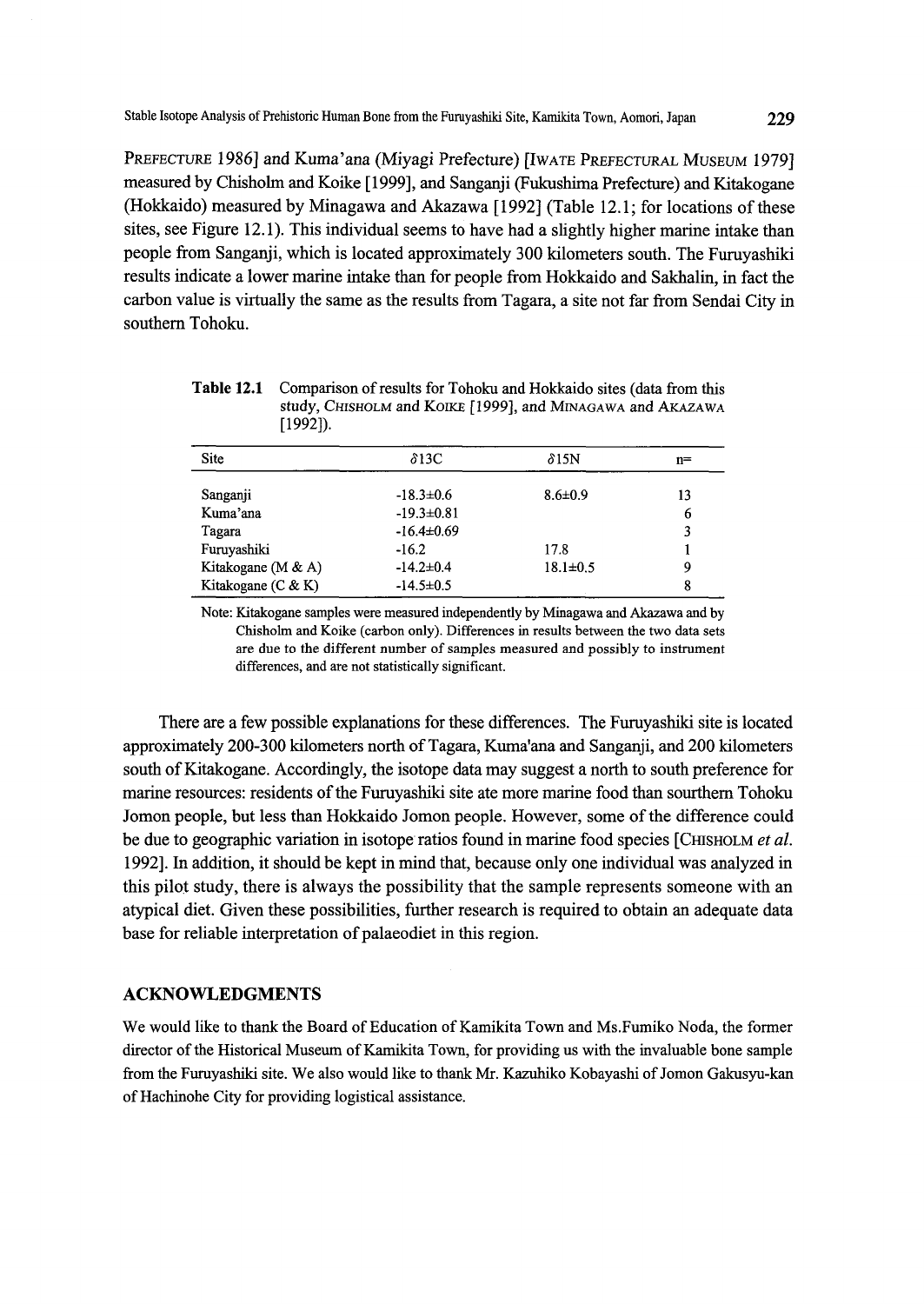#### BIBLIOGRAPHY

AMBRosE, Stanley H.

1986 Stable carbon and nitrogen isotope analysis of human diet in Africa. Journal of Human Evolution 15: 707-731.'

AMBRosE, Stanley H. and Lynette NoRR

1993 Experimental evidence for the relationship of the carbon isotope ratios of whole diet and dietary protein to those ofbone collagen and carbonate. In Joseph Lambert and Gisela Grupe (eds.) Prehistoric Human Bone: Archaeology at the Molecular Level. New York: Springer Verlag. pp. 1-37.

AssoclATIoN FOR THE PREsERVATIoN oF CuLTuRAL PROpERTIEs IN MIyAGI PREFEcTuRE [Miyagi-ken Bunkazai Hogo Kyokai]

1986 The Tagara Shellmidden Vol. I: Description of Features and Pottery [Tagara Kaizuka I: Iko, Doki]. Sendai: Association for the Preservation of Cultural Properties in Miyagi Prefecture (In Japanese)

BENDER, Margaret M., David A. BAERREis, and Robert L. STEvENToN

1981 Further light on carbon isotopes and Hopewell agriculture. American Antiquity 46(2): 346-353..

BOARD OF EDUCATION OF KAMIKITA TOWN [Kamikita-machi Kyoiku Iinkai]

- 1983 The Furuyashiki Shellmidden, Kamikita Town, Vol. I: Description of Artifacts [Kamikitamachi Furuyashiki Kaizuka, I: Ibutsu-hen]. Kamikita: Board of Education of Kamikita Town. (In Japanese)
- 1986 The Furuyashiki Shellmidden, Kamikita Town, Vol. II: Description of Features [Kamikitamachi Furuyashiki Kaizuka, II: Iko-hen]. Kamikita: Board of Education of Kamikita Town. (ln Japanese)

CHISHOLM, Brian S.

- 1986 Reconstruction of prehistoric diet in British Columbia using stable-carbon isotope analysis. Unpublished Ph.D. dissertation, Simon Fraser University, Burnaby, Canada.
- 1989 Variation in diet reconstructions based on stable carbon isotopic evidence. In T. Douglas Price (ed.), The Chemistry of Prehistoric Human Bone. School of American Research Advanced Seminar Series. Cambridge: Cambridge University Press. pp. 10-37.

CHISHOLM, Brian and Hiroko KOIKE

 1999 Reconstmcting prehistoric Japanese diet using stable isotopic analysis. In Keiichi Omoto (ed.), Interdisciplinary Perspectives on the Origins of the Japanese. An International Symposium of the International Research Center for Japanese Studies, September 1996. Kyoto: International Research Center for Japanese Studies. pp. 199-222.

CHisHoLM, Brian, Hiroko KoiKE, and Nobuyuki NAKAi

 1992 Carbon isotopic deterrnination ofpaleodiet in Japan: marine versus terrestrial species. in C. Melvin Aikens and Song Nai Rhee (eds.), Pacific Northeast Asia in Prehistory: Hunter-Fisher-Gatherers, Farmers and Sociopolitical Elites. Pullman: Washington State University Press. pp. 69-73.

CHISHOLM, Brian, D. Erle NELSON, and Henry P. SCHWARCZ

1982 Stable isotope ratios as a measure of marine versus terrestrial protein in ancient diets. Science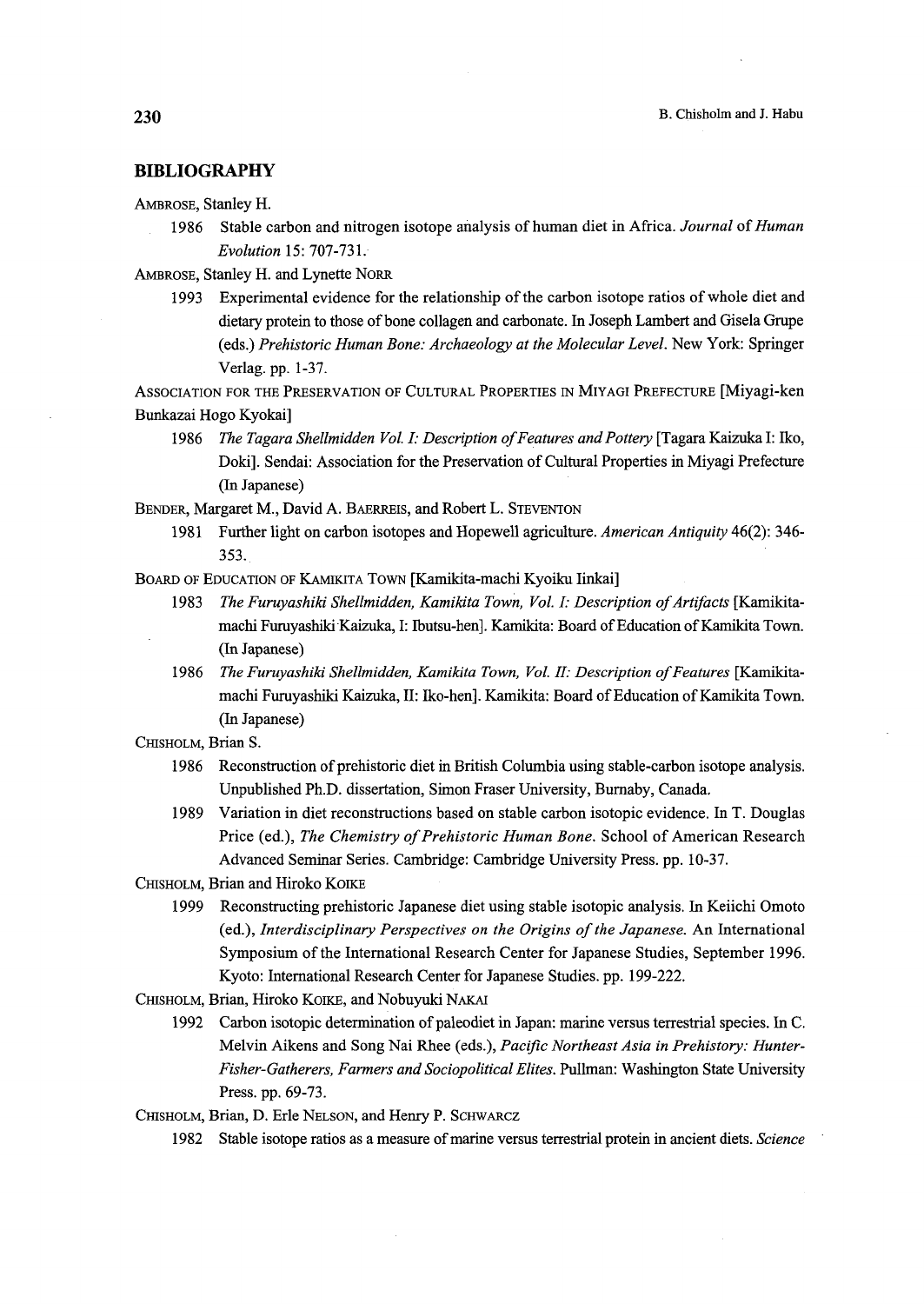216: 1131-1 132.

1983 Marine and terrestrial protein in prehistoric diets on the British Columbia coast. Current Anthropology 24(3): 396-398.

D'ANDREA, A. Catherine

 1995 Later Jomon subsistence in northeastern Japan: new evidence from palaeoethnobotanical studies. Asian Perspectives 34(2): 195-227.

- DENIRO, Michael J.<br> 1985 Post mortem preservation and alteration of *in-vivo* bone collagen isotope ratios in relation to paleodietary reconstruction. Nature 317: 806-809.
- DENIRO, Michael J. and Samuel EPSTEIN
	- 1978 Influence of diet on the distribution of carbon isotopes in animals. Geochimica et Cosmochimica Acta 42: 495-506.

FoNTuGNE, M.R. and J.C. DupLEssy

- 1981 Organic carbon isotopic fractionation by marine plankton in the temperature range  $-1$  to  $31^{\circ}$ C. Oceanologica Acta 4(1): 85-90.
- HAcHINoHE CITy MusEuM [Hachinohe-shi Hakubutsu-kan] (ed.)
	- 1988 Shellmiddens in Aomori Prefecture [Aomori-ken no Kaizuka]. Hachinohe: Hachinohe City Museum. (In Japanese)

HAiNEs, Evelyn B. and Clay L. MoNTAGuE

1979 Food sources of estuarine invertebrates analyzed using  ${}^{13}C/{}^{12}C$  ratios. Ecology 60(1): 48-56. HAYDEN, Brian, Brian CHISHOLM, and Henry P. SCHWARCZ

- 1987 Fishing and foraging: marine resources in the Upper Paleolithic of France. In Olga Soffer (ed.), The Pleistocene Old World. New York: Plenum. pp. 279-291.
- IWATE PREFECTURAL MUSEUM [Iwate Kenritsu Hakubutsu-kan]
	- 1979 Excavation Report of the Kuma'ana Cave [Kuma'ana Doketsu Iseki Hakkutsu Chosa Hokokusho]. Morioka: Iwate Prefectural Museum. (In Japanese)
- KOIKE, Hiroko and Brian CHISHOLM
	- 1988 An application of stable-carbon isotopic ratios for the diet analysis of wild animals [Tanso] antei doitai-hi-ho ni yoru Nihon-san honyu dobutsu no shokusei bunseki-ho no kento]. Bulletin of Saitama University (General Issue) [Saitama Daigaku Kiyo (Sogo-hen)] 6: 107-1 15. (In Japanese with English title and summary)
- McCoNNAuGHEy, T. and C.P. McRoy
	- 1979 Food-web structure and the fractionation of carbon isotopes in the Bering Sea. Marine Biology 53: 257-262.
- MINAGAwA, Masao and Takeru AKAzAwA
	- 1992 Dietary patterns ofJapanese Jomon hunter-gatherers: stable nitrogen and carbon isotope analyses of human bones. In C. Melvin Aikens and Song Nai Rhee (eds.), Pacific Northeast Asia in Prehistory: Hunter-Fisher-Gatherers, Farmers and Sociopolitical Elites. Pullman: Washington State University Press. pp. 59-67.
- MINAGAwA, Masao and Eitaro WADA
	- 1984 Stepwise enriclment of 'SN along food chains: further evidence and the reladon between 'N and animal age. Geochimica et Cosmochimica Acta 48: 1135-1140.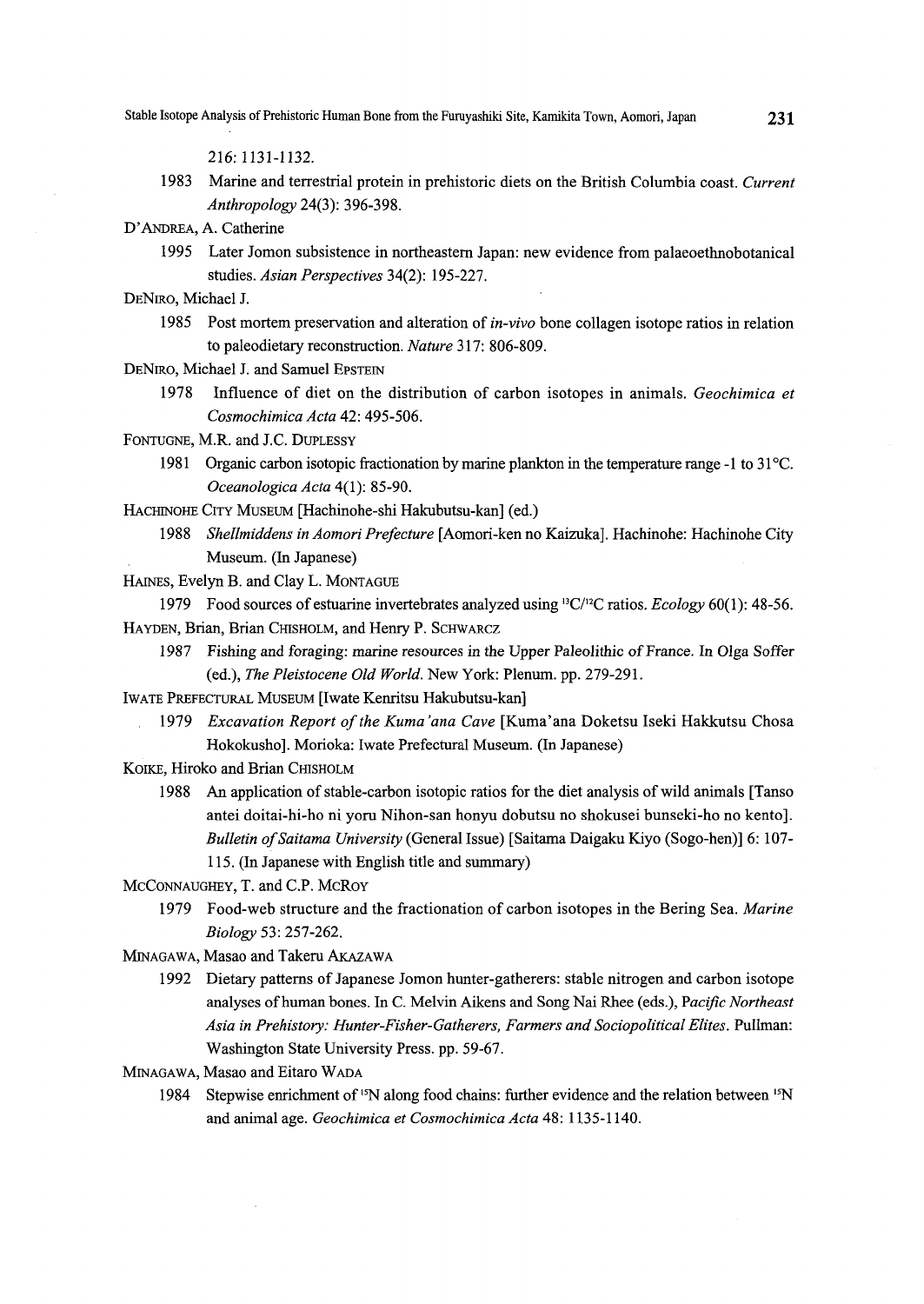#### MoRiMoTo, Iwataro

- 1986 Human skeleta1 remains recovered from the Furuyashiki shellmidden [Furuyashiki Kaizuka shutudo jinkotsu ni tsuite]. In Board of Education of Kamikita Town [Kamikita-machi Kyoiku Iinkai] (ed.) The Furuvashiki Shellmidden, Kamikita Town, Vol. II: Description of Eeatures [Kamikita-machi Furuyashiki Kaizuka, II: Iko-hen]. Board of Education of Kamikita Town. pp. 64-74. (In Japanese)
- O'LEARy, Marion H.
	- 1981 Carbon isotope fractionation in plants. Phytochemistry 20(4): 553-567.
- RAu, Greg H., R.E. SwEENEy, Ian R. KApLAN, A.J. MEARNs, and D.R. YouNG
	- 1981 Differences in animal <sup>13</sup>C, <sup>15</sup>N and D abundance between a polluted and an unpolluted coastal site: likely indicators of sewage uptake by a marine food web. Estuarine, Coastal and Shelf Science 13: 701-707.
- RoKsANDIc, Zarko, Masao MINAGAwA, and Takeru AKAzAwA
	- 1988 Comparative analysis of dietary habits between Jomon and Ainu hunter-gatherers from stable carbon isotopes of human bone. Journal of the Anthropological Society of Nippon (Jinruigaku Zasshi) 96(4): 391-404.
- SAcKETT, W.M., W.R. EcKELMANN, M.L. BENDER, and A.W.H. BE
	- 1965 Temperature dependence of carbon isotope composition in marine plankton and sediments. Science 148: 235-237.
- SCHOENINGER, Margaret J.
	- 1985 Trophic level effects of  $\frac{15N}{14}$  and  $\frac{13C}{2C}$  ratios in bone collagen and strontium levels in bone mineral. Journal of Human Evolution 14: 515-525.
- ScHoENiNGER, Margaret J. and Michael J. DENiRo
	- 1984 Nitrogen and carbon isotopic composition ofbone collagen from marine and terrestrial animals. Geochimica et Cosmochimica Acta 48: 625-639.
- SCHOENINGER, Margaret J., Michael J. DENIRO, and Henrik TAUBER
	- $1983$  <sup>15</sup>N/<sup>14</sup>N ratios of bone collagen reflect marine and terrestrial components of prehistoric human diet. Science 220:1381-1383.

SCHOENINGER, Margaret J., Katherine M. MOORE, M. L. MURRAN, and J.D. KINGSTON

- 1989 Detection of bone preservation in archaeological and fossil samples. Applied Geochemistry 4: 2812-292.
- ScHwARcz, Henry P.
	- 1991 Some theoretical aspects of isotope paleodiet studies. Journal of Archaeological Science 18: 261-275.

SEALy, Judith C., and Nikolaas J. vAN DER MERwE

- 1985 Isotope assessment of Holocene human diets in the southwestern Cape, South Africa. Nature 315: 138-140.
- 1986 Isetope assessment and the seasonal-mcibility hypothesis in the Southwestern Cape of South Africa. Current Anthropology 27(2): 135-150.

SMITH, Bruce N., and Samuel EPSTEIN

1971 Two categories of <sup>13</sup>C/<sup>12</sup>C ratios for higher plants. Plant Physiology 47: 380-384.

TAuBER, Henrik

1981 <sup>13</sup>C evidence for dietary habits of prehistoric man in Denmark. Nature 292: 332-333.